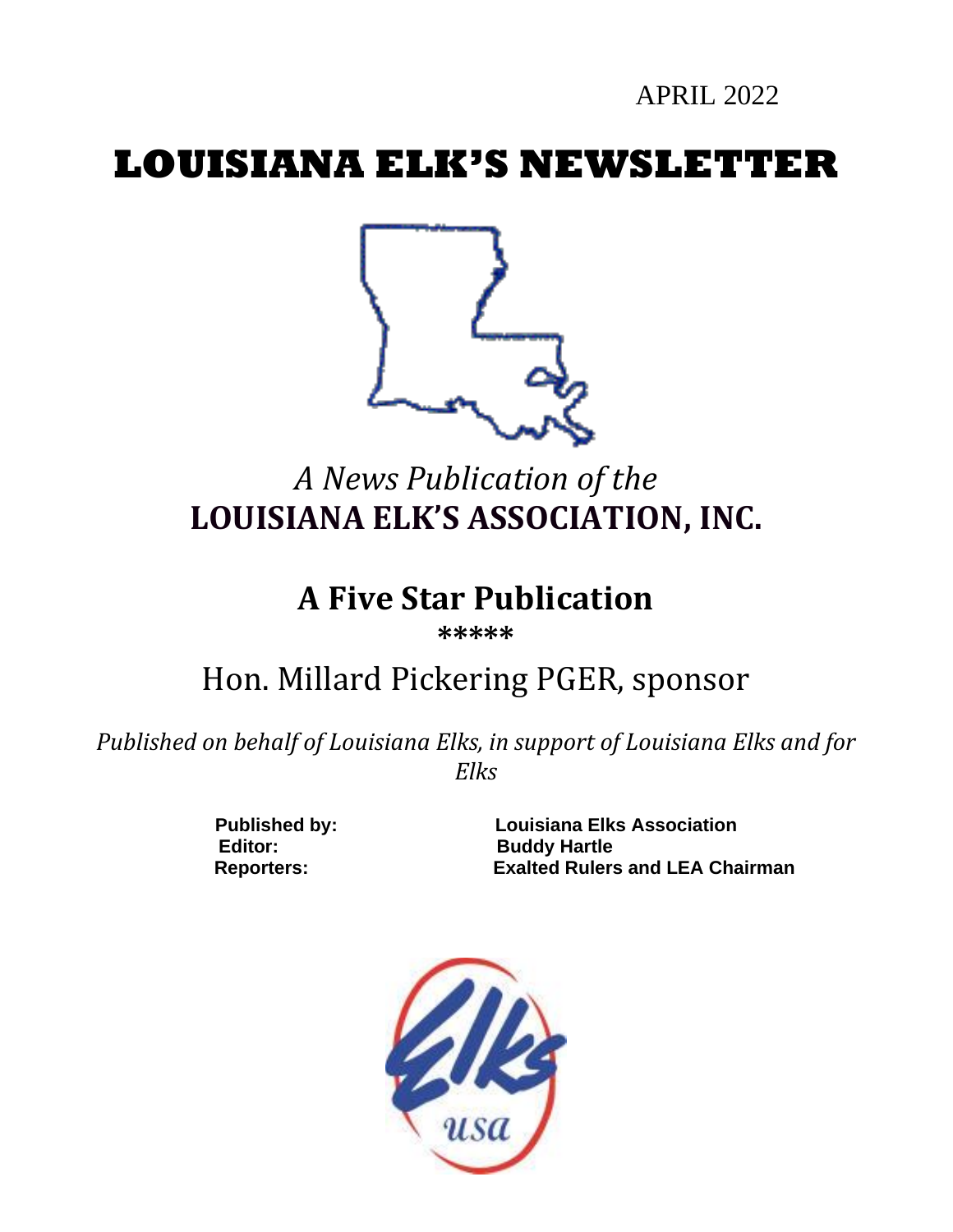# **TABLE OF CONTENTS**

| 2021/2022 LOUISIANA ELKS ASSOCIATION OFFICERS    | $\mathbf 1$ . |
|--------------------------------------------------|---------------|
| <b>COMMITTEE CHAIRMAN AND LODGE DIRECTORY</b>    | 2.            |
| <b>PRESIDENT'S MESSAGE</b>                       | 3.            |
| <b>SPECIAL DEPUTY MESSAGE</b>                    | $3 - 4.$      |
| <b>LEA SECRETARY MESSAGE</b>                     | $4 - 5.$      |
| <b>DISTRICT DEPUTY MESSAGE</b>                   | 5.            |
| <b>GRAND LODGE CORNER</b>                        | $6 - 7$ .     |
| <b>ELKS NATIONAL VETERANS SERVICE COMMISSION</b> | $7-9.$        |
| <b>ELKS NATIONAL FOUNDATION</b>                  | 9.            |
| <b>STATE ASSOCIATION NEWS</b>                    | 9.            |
| <b>COMMITTEE REPORTS</b>                         | $9 - 12.$     |
| <b>LODGE NEWS</b>                                | 12.           |
| <b>IMPORTANT DATES</b>                           | 12.           |
| <b>MEMORIALS</b>                                 | 12.           |
| <b>LEA CONVENTION REGISTRATION FORM</b>          | 13.           |

# **EDITOR'S COMMENTS**

**This bulletin will only be as good as the information submitted by you, a member of the Louisiana Elks Association. Articles for the July bulletin are due by June 10, 2022.** 

**Please send them to: [mrb.hartle3574@hotmail.com](mailto:mrb.hartle3574@hotmail.com) or [elksoflouisiana@hotmail.com](mailto:elksoflouisiana@hotmail.com)**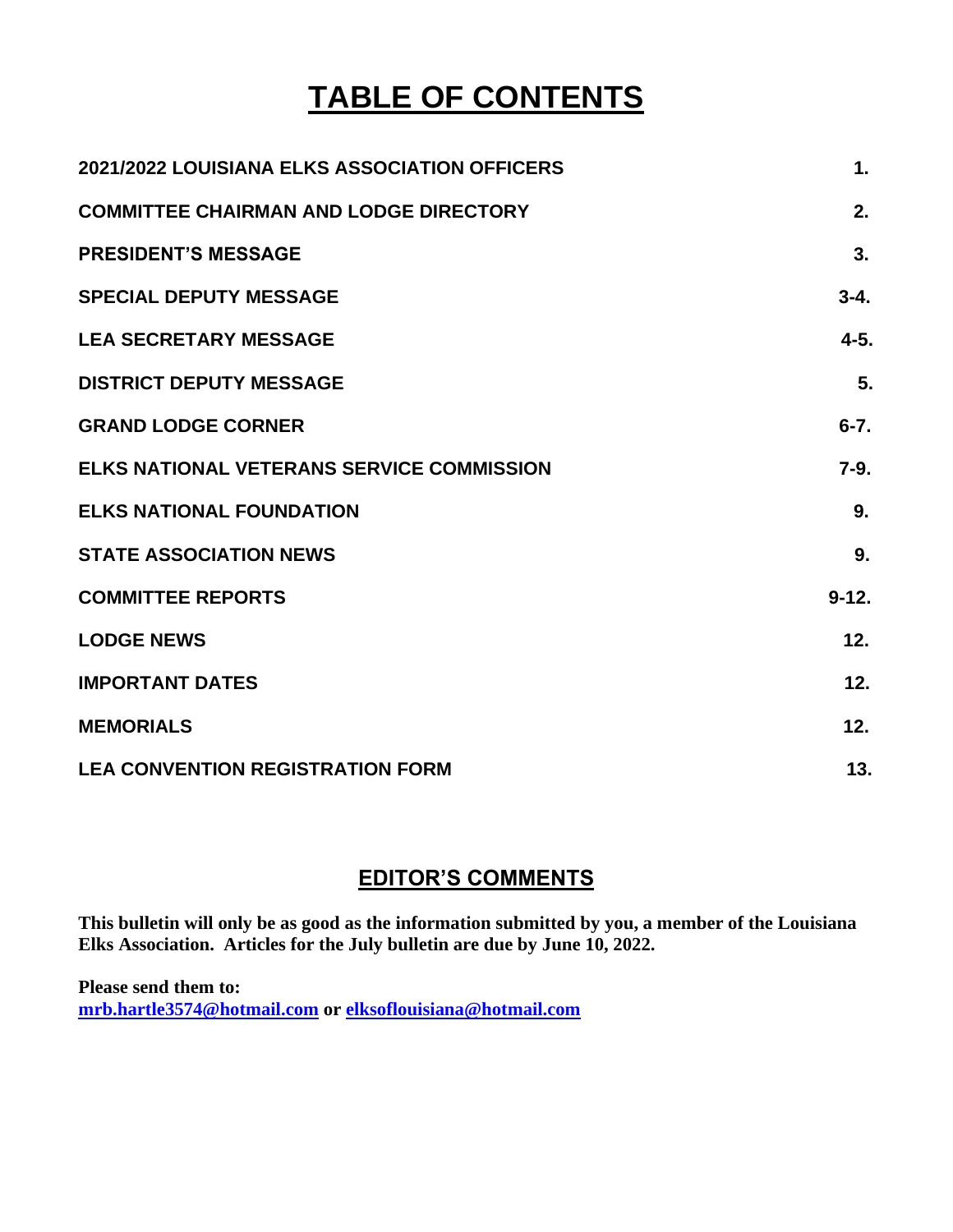# **OFFICERS 2021-2022:**

Charlesray Neight (Cathy) **Rene Pelanne (Laurie)** Rene Pelanne (Laurie) PDD, Slidell #2321 PDD, New Orleans #30

### VICE-PRESIDENT SECRETARY

Don Baye (Karen) Buddy Hartle (Judy) PDD, New Orleans #30 PDD, New Orleans #30

Richard M. Jones (Frances) Kenneth Lafleur (Pat) PGEsq, Shreveport #122 PSP, Opelousas #1048

PDD, Slidell #2321 Slidell #2321

## PRESIDENT: PRESIDENT-ELECT

### TREASURER PARLIAMENTARIAN

# TILER SERGEANT-AT-ARMS

Wayne Landry (Bella) Greg Hanrahan (Judy)

### **CHAPLAIN**

Randy Bergeron (Lynn) PSP, Slidell #2321

## LOUISIANA ELKS ASSOCIATION TRUSTEES:

## 1-YEAR: 2-YEAR

Wayne Landry (Bella) **Henry Daigle (Toni)** Henry Daigle (Toni)

## 3-YEAR: 4-YEAR

PDD, Slidell #2321 PDD, Slidell #2321

Beulah Rodrigue **Armand Buuck** (Debbie) PSP, Houma #1193 PSP, New Orleans #30

# 5-YEAR:

Jim Cade (Lisa) PSP, Shreveport #122



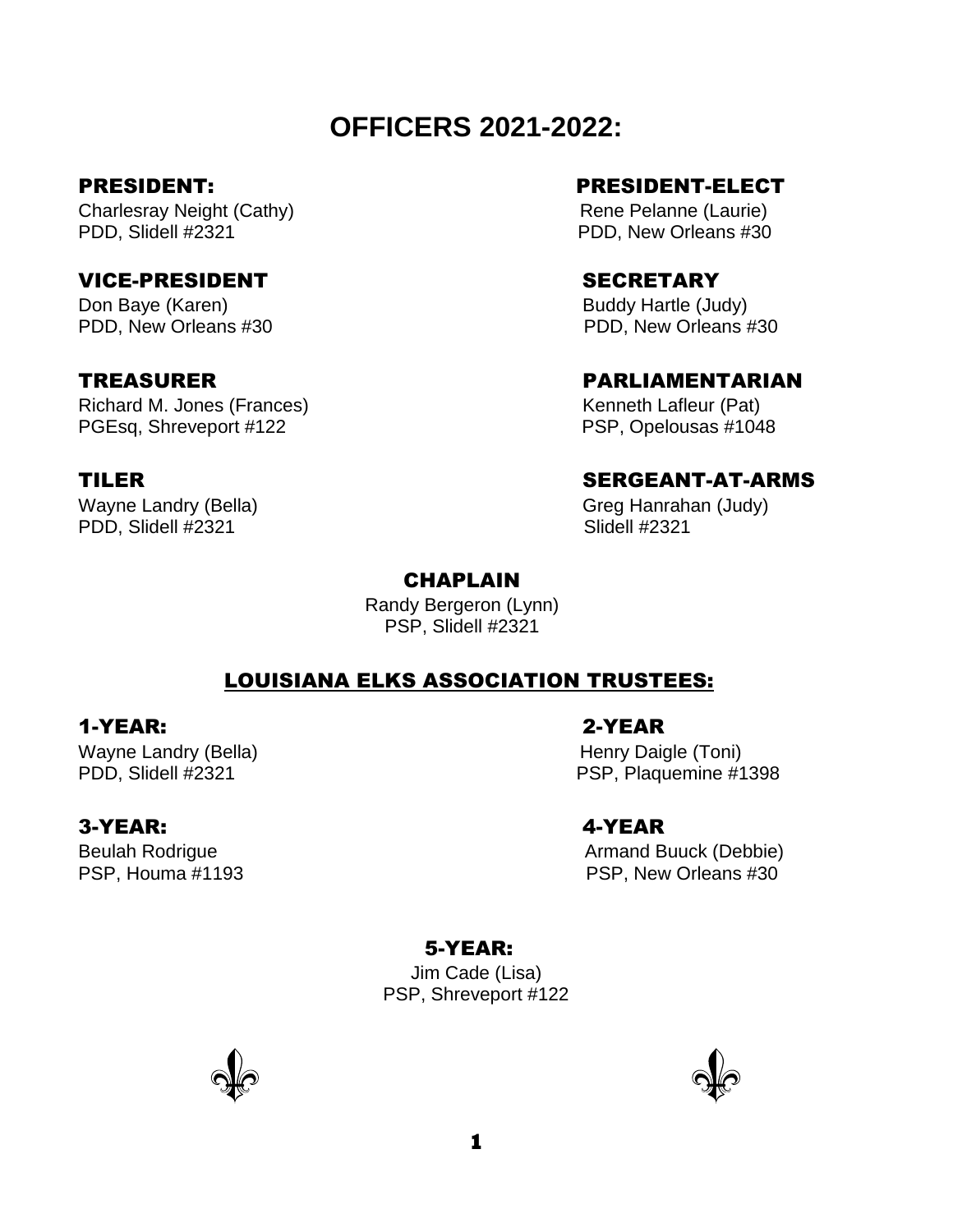# **COMMITTEE CHAIRMAN**

**Accident Prevention Safety, Hoop Shoot Webmaster Insurance & Risk Management** Greg Hanrahan **Richard Conran, PGTiler/SDGER** Wm, "Bill Boudreaux, PSP Slidell #2321 Plaquemine #1398 New Orleans #30

**Advisory Chairman Lodge Activities** Brian Baye, PER<br>
Herb Hostler. PSP Betsy lbos. PER New Orleans #30 Herb Hostler, PSP<br>Slidell #2321

**Americanism Major Projects** James Hester, PER Adopt-A-School

**Business Practices**  Mastin Scott **Membership** 

New Orleans #30 New Orleans #30

**Disaster Relief Public Relations** Warren Michel, PER Don Baye, DDGER Houma #1193 New Orleans #30

**Drug Awareness Resolutions** New Orleans #30 Slidell #2321

**Elks National Foundation Ritualistic** Brian Baye, PER Herb Hostler, PSP New Orleans #30 Slidell #2321

**Elks National Scholarship** Don Baye, DDGER New Orleans #30

**Elks & Scouting State Convention** Sonya Belgard, The Context Richard Conran, SDGER New Orleans West Bank #2496 Plaquemine #1398

**Government Relations Training** New Orleans #30 Plaquemine #1398

New Orleans #30

New Orleans #30 Randy Bergeron, PSP Slidell, #2321

Shreveport #122 Wayne Landry, PDD Slidell #2321

**CLMS New Lodge Development** Buddy Hartle, PDD Armand Buuck PSP

Armand Buuck, PSP Randy Bergeron, PSP

**Veterans Service**<br>
Don Bave. DDGER<br>
Charlesray Neight, SP<br>
Slidell #2321

Don Baye, DDGER Richard Conran, SDGER

**Youth Activities**

# **LODGE DIRECTORY**

New Orleans Lodge #30, 2215 Cleary Ave., Metairie, LA 70001-1628 504-888-8152 [noelkslodge30@yahoo.com](mailto:noelkslodge30@yahoo.com)

Shreveport Lodge #122, 310 E. Preston, Shreveport, LA 71105-5303 318-868-5301 [elkslodge122@gmail.com](mailto:elkslodge122@gmail.com)

Opelousas Lodge #1048, 207 N Union St Opelousas, LA 70570-1146, 337-942-2341 [elks1048@gmail.com](mailto:elks1048@gmail.com)

Donaldsonville Lodge #1153, 115 Railroad Ave Donaldsonville, LA 70346-0545, 225-715-7389 [info@elksdonaldsonville.org](mailto:info@elksdonaldsonville.org)

Houma Lodge #1193, 7883 Main St, Houma, LA. 70364-0348, 985-232-4248, [houmaelks@gmail.com](mailto:houmaelks@gmail.com)

Plaquemine Lodge #1398, 55195 Belleview Rd, Plaquemine, LA 70764, 225-687-6626 [henryj1050@live.com](mailto:henryj1050@live.com)

Slidell Lodge #2321, 34212 Elks Road, Slidell, LA. 70460, 985-641-1266 [bpoe2321@aol.com](mailto:bpoe2321@aol.com)

New Orleans West Bank #2496, 900 Monroe St., Gretna, LA 70053, 504-367-8793 [elks2496nowb@gmail.com](mailto:elks2496nowb@gmail.com)

Louisiana Elks Association P.O. Box 409 Hahnville, LA 70057-0409 [elksoflouisiana@hotmail.com](mailto:elksoflouisiana@hotmail.com)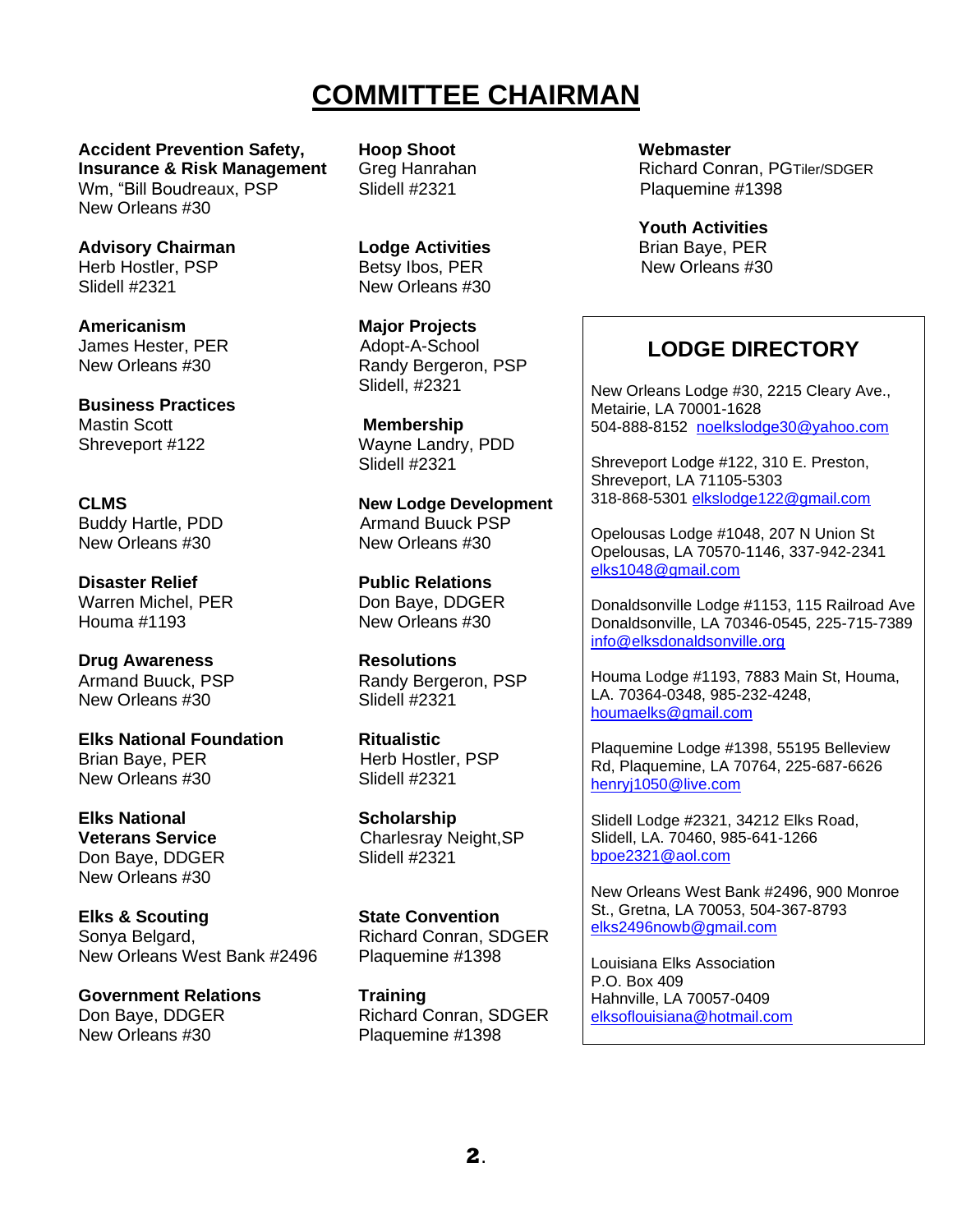# **STATE PRESIDENTS MESSAGE:**



Hello Louisiana Elks,

It's hard to believe this year is coming to an end. I'd like to express my sincere gratitude to the Louisiana Elks for allowing me to serve as your President this past year. We've had our challenges this year with Covid restrictions and Storm damage, illness, loss of family and friends and fellow Elks, but together we made it through and hopefully we'll come back stronger. Despite the odds, we were able to add new Elks to our Lodge memberships, and implement many of our programs, contributing to our local communities. Our Veterans and our Youth were not forgotten as we carried on and found a way to make a difference. I want to thank all my officers and committee chairpersons for all of your help and commitment. Without you, I could not have succeeded.

It was a fun-filled year as Cathy & I traveled to Oklahoma, Arkansas, and Texas State conventions earlier in the year and the National Convention in Tampa in July. We attended the State Hoop Shoot in Opelousas to cheer on those talented kids, and Thanks to Lodge 30, I was able to ride in the Elks New Orleans Mardi Gras parade with Grand Exalted Ruler Keith Mills. We made new friends and lasting memories. I'd like to congratulate Rene Pelanne as he takes the reign this new year and wish him and Laurie a

very productive, fun year ahead. Thank you all for a wonderful ELK year!

Charlesray Neight-LEA President

# **SPECIAL DEPUTY MESSAGE:**

Members,

April starts a new chapter in our Lodges, and we no longer have the COVID Virus restriction that we have had for the last year and half and can now plan on running our Lodges as we did before the COVID Virus.

We have said good-bye to our 2021-22 Lodge Officers, and I hope that all of you thanked them for their leadership during the past year.

Congratulations are in order to all of our newly elected Lodge Offices who have stepped up and accepted the challenge to lead our Lodges for the year of 2022-23. Each and every one of them made a pledge before God and the Lodge members when they were installed that they would uphold the Constitution, Statutes, Rules and Regulations of the Benevolent and Protective Order of Elks and the By-Laws of their Lodge. They know that it is their duty to promote the programs of the GL, and to encourage participation by the members of their Lodge in our charitable works. I know that all of them are ready to get started with the task ahead of them, so please pitch in and help them to complete the goals they have set.

ERs, if you have not appointed your Committee Chairpersons or Coordinators already, you must do so now. A good leader will not just appoint someone to chair a committee and then forget about them. He/she must be in constant touch with them to see that they are doing the job you assigned to them. Most of the time that means the ER will have to pitch in and help do the work and if not, then at the end of the year if the committee has done nothing then he/she cannot blame anyone except themselves. (Continued Page 4)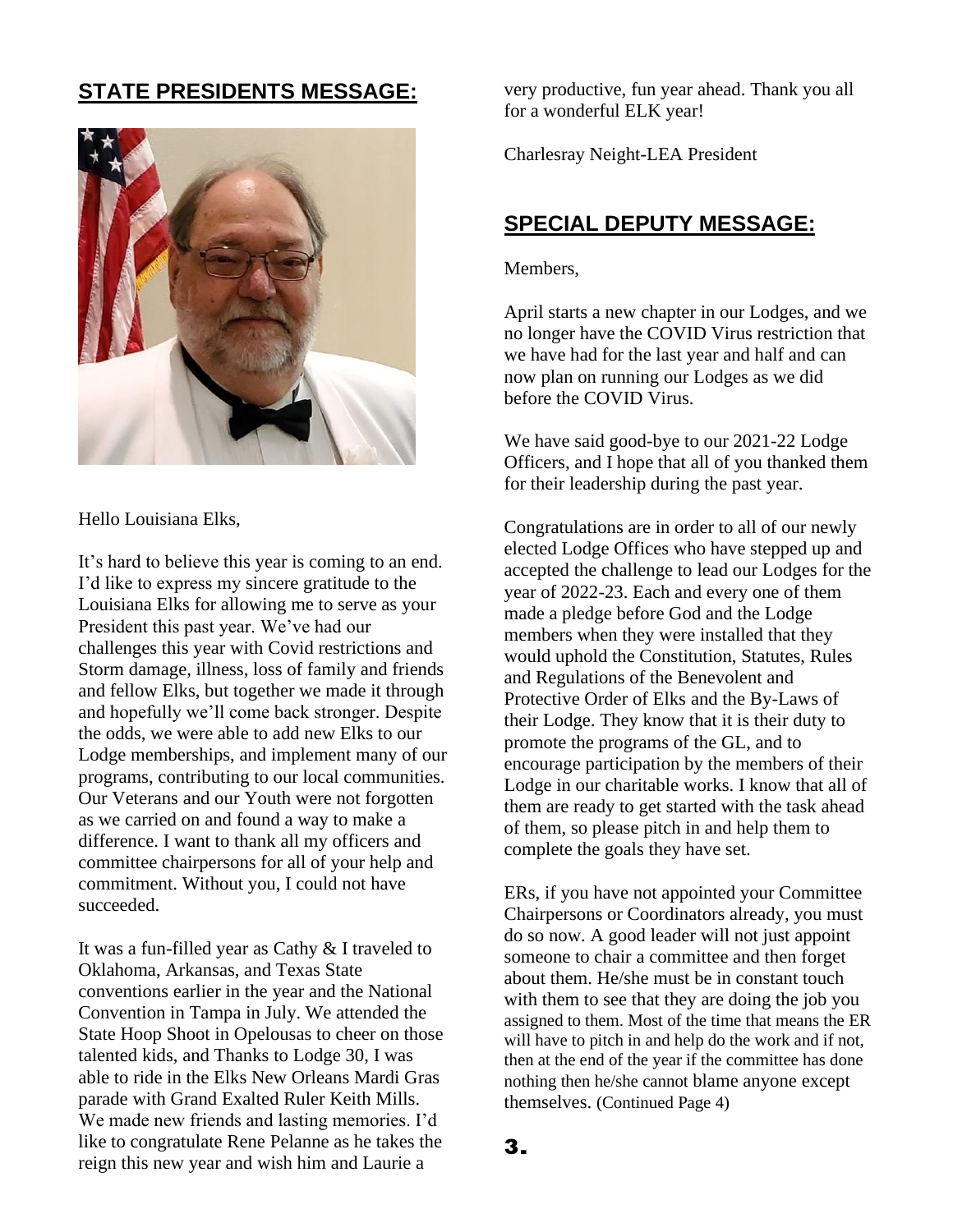## **SPECIAL DEPUTY MESSAGE continued:**

Please remember that a good leader leads by example and never asks anyone to do something that they would not do themselves.

The first quarter of our new year has many events that will keep us busy. Below is a list of them.

The LEA Sate Convention will be held at the Double Tree in Lafayette, LA., on May 20, 21, and 22, 2022. The registration fee is \$60.00 per person. Enclosed in this newsletter is a 2022 LEA State Convention registration form for you to use when registering for the State Convention.

Mother's Day is May 8th, and all Lodges should have a special dinner for all of our mothers and wives. There is a wonderful Ritual that can be done to honor our mothers. Rituals for Mother's Day and Flag Day can be found in the B. P. O. Elks Rituals of Special Service Manual (Code 511601) revised August 2005.

Memorial Day is May 30th a day that represents one day of national awareness and reverence, honoring those Americans who died while defending our Nation and its values. We should also remember to honor our men and women who are serving in the armed forces now and those who served to ensure that we continue to have the many freedoms we continue to enjoy.

Flag Day is June 14th it is the duty of each Lodge to hold the service known as "Flag Day Services" in the manner prescribed by the Ritual of the Order.

The GL Session will be held in Atlanta, GA, starting July 3rd and ending July6th. Remember that all Lodges are required to send the Exalted Ruler to it. If he/she cannot attend it, then a Past Exalted Ruler holding an office in the Lodge may be an alternate representative of the Lodge.

As we all know membership is the lifeline of our Order and Lodges and we must continue to bring

in new members so both will continue to prosper.

Having said all the above, it is now time for the members to pledge their support to the new Lodge Officers. Without the members support, the Officers will not be able to accomplish the goals they set to ensure that your Lodge has a successful year. I ask all of you to remember that we must work as a team to be successful and if we do then the Lodge will have a productive year that everyone will be proud of.

Fraternally,

Richard F. Conran, SDGER~PG Tiler

# **SECRETARY'S MESSAGE:**

Greetings,

I want to thank all the retiring officers that served this past Elk year and welcome our newly elected and appointed officers for the 2022-2023 Elk year. This year we will have three new Lodge Secretaries. They are Debbie Krepak (Shreveport 122), Francis Garrard (Opelousas 1048) and Russell Gerace (Plaquemine 1398). I look forward to working with you this year.

As I write my article for this publication, there are approximately 11 days left in this Elk year, and our state is on the verge of having an increase in membership for the first time in several years. We presently have 2,041 members with 44 members being delinquent. Thus, we should end the year with 1,997 members and increase of 44 members. WELL, DONE LOUISIANA ELKS.

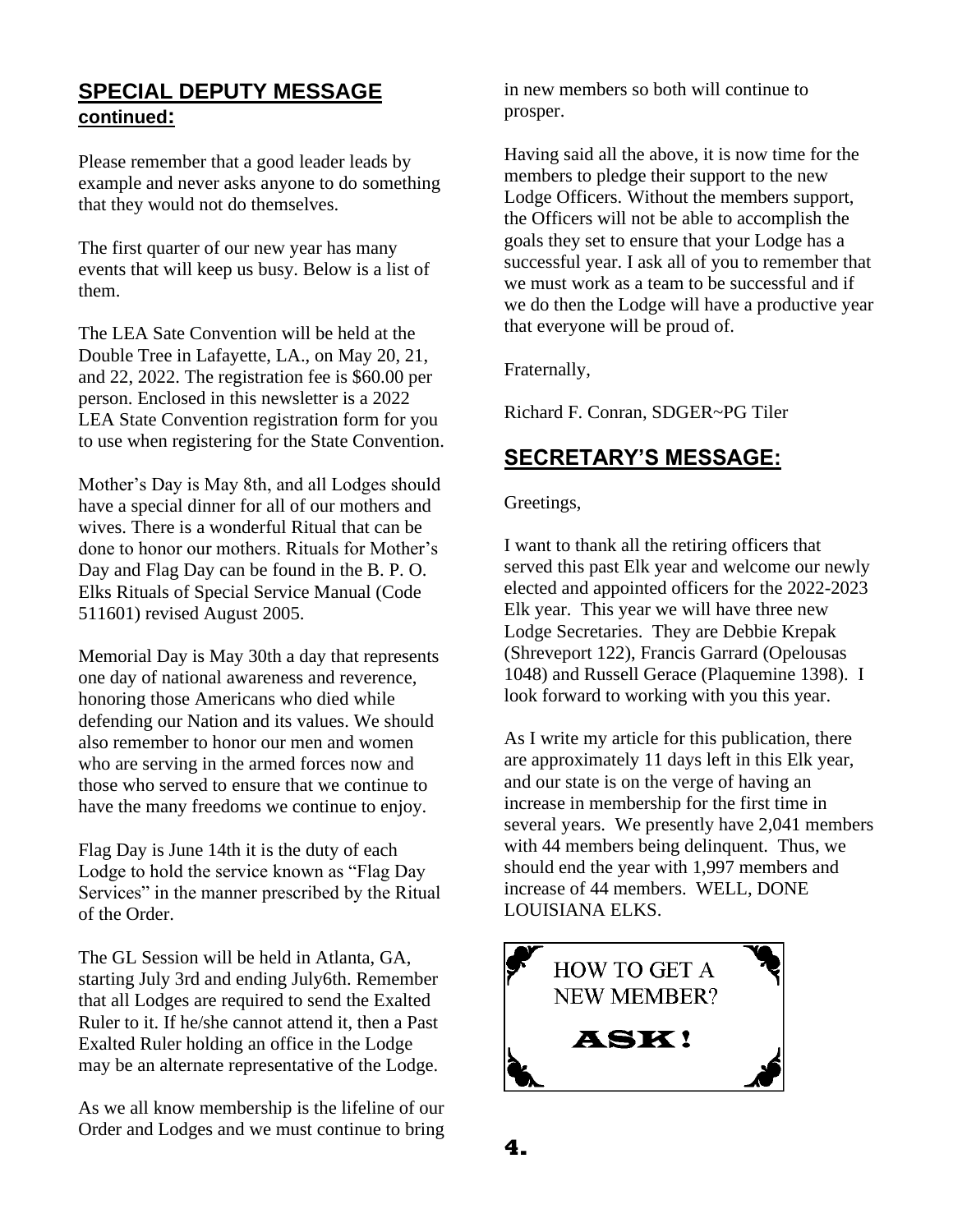### **SECRETARY'S MESSAGE continued:**

On April 1, the Grand Secretary will file the Lodges Membership report automatically. Once the report is filed, you will receive a notice of the Grand Lodge per capita due, which amounts to \$24.00 per member. On are about May 1, you will receive an invoice for the state per capita from Richard Jones, the LEA Treasurer. The state per capita is \$8.50 per member. Please pay both of these invoices in a timely manner.

The Lodge Charity reports are due by May 1. Again, this year some lodges have done an excellent job in reporting the charity work, but several Lodges are not reporting the great work they are doing. You can refer to the Government Relations Manual on what can be reported. Did you know that you can also claim members attending a Lodge meeting in your charity report? Check how to do it in the Government Relations Manual.

As State Secretary for the Louisiana Elks Association, I am also required to file a Charity Report for the association. I am asking all State Committee Chairman to submit their reports to me by April 15. If anyone has any questions, please contact me.

**If you haven't done so, please circle the dates of May 20-22, 2022, on your calendar. These are the dates for our annual state convention in Lafayette, LA. It is no secret that we need to increase our attendance for this convention. I am asking the Lodge Officers to make this their number one priority to help us increase the attendance. Please talk to the new members of your Lodge and invite them to attend this convention. This would be an excellent opportunity for the newer members to learn what we do and to meet the great Elks from our state. You will find a registration form later in this newsletter. Feel free to make additional copies of this form.**

**DISTRICT DEPUTY MESSAGE:**

The Elk year is winding down, and so is my term as District Deputy. I would like to take this opportunity to thank each and every one of you for allowing me to serve as your District Deputy for the last two years.

It was a pleasure to visit every lodge and to meet with my old friends and all the new friends I made last year.

The purpose of my second term was to ensure that all Louisiana lodges were able to upload their financial information onto the new Financial Reporting System, and I'm proud to announce that was accomplished at the end of this February. I would like to thank everyone for their hard work and effort they put forward accomplishing this monumental task.

A special thanks goes out to Chris Hymel who worked with several of the lodges to help get their lodges onto the FRS System.

Now let me give Special recognition to my District Deputy Auditor and Esquire to the District Deputy. Brian L. Baye served as my Esquire both years. The Auditor for my first year was Darren LaBarthe, and James Hester the second year. The secretary to the District Deputy both years was Donell Baye. Without these individuals I would not have been able to have two successful years that we had.

I'm looking forward to seeing everyone at this year's state convention to be held this coming May. Until then please continue promoting ELKDOM throughout our communities and please stay safe and well.

Respectfully and Fraternally

Don L. Baye, D.D.G.E.R.

Have a Super Elk Day!! Sincerely and Fraternally,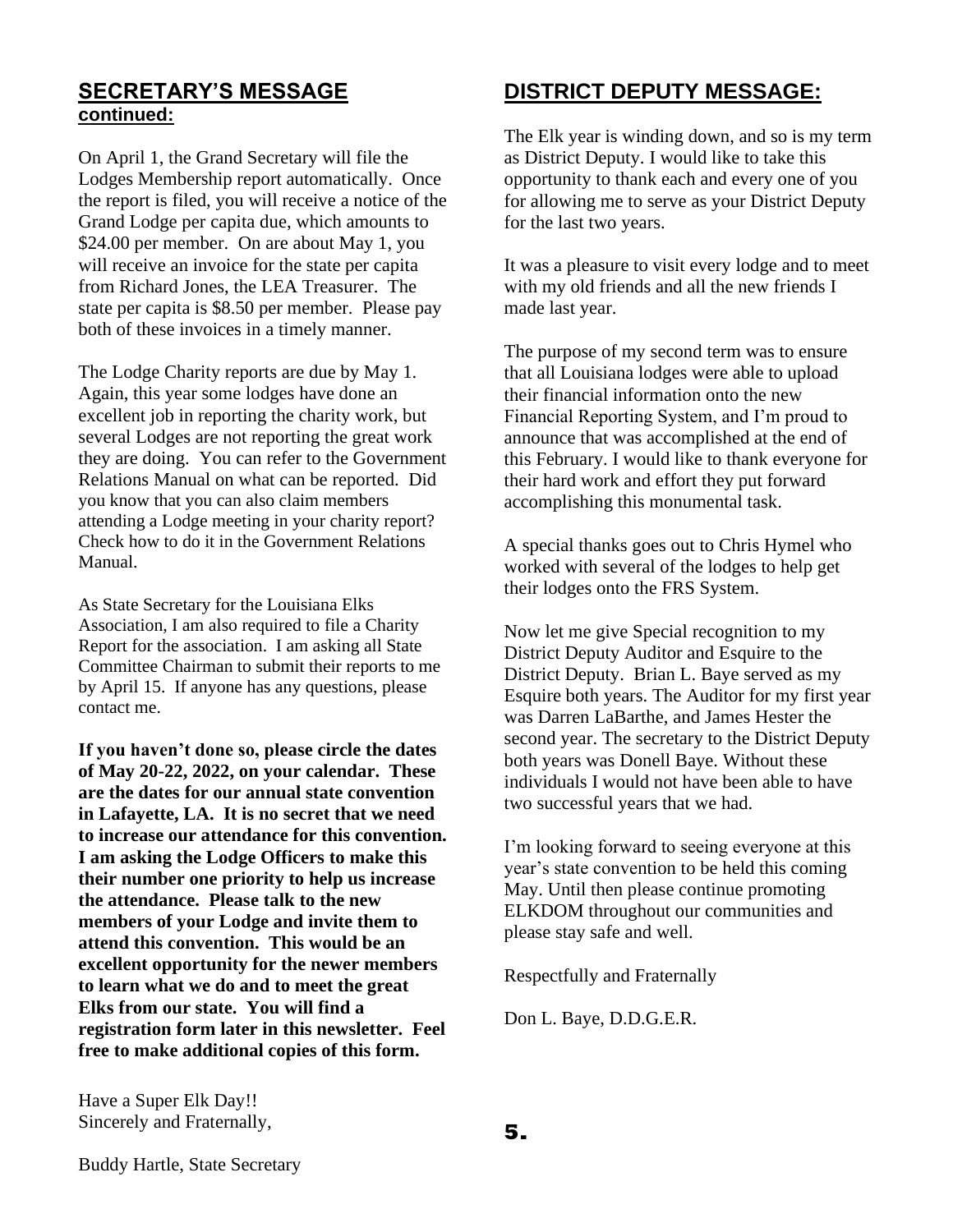# **GRAND LODGE CORNER**

#### **Momentum builds for membership gain as year closes by Rick Gathen:**

The last two years have been a serious test of the Order's resilience—but based on the results so far in the 2021-2022 Lodge year, we have more successful than we could have hoped.

Throughout the fraternal year, we respond, recovered, and renewed, and we have generated some remarkable momentum toward a gain in membership. We are in the final stretch of the year: the final numbers for the 2021-2022 Lodge year will be recorded on May 31. We are projecting 85,000 members will be added to the rolls this fraternal year, combined with lowerthan average cancelations. Our new Grand Lodge Billing System has also made it easier than ever for people to pay their dues. If this all pans out, we will be in a strong position for a gain in membership.

Part of this success is owed to the membership tools available at elks.org and join.elks.org, which provide helpful, positive messages for reaching out to new Members and retaining the Members we have. However, growth in

Numbers doesn't come from any one special marketing trick. Instead, it reflects the way Elks have made their Lodges attractive places for people to join.

We can achieve growth by continuing to be loud and proud about Elkdom, by ensuring our Lodges are inviting to all visitors, and most importantly, by continuing to be the Best People On Earth.

#### **Medals honor heroic first responders by Duane D. Heldenbrand:**

We all see and hear about it every day. Wildfires out west, flooding in the east. Hurricanes, building collapses, and, as I write this article, destructive tornadoes in the heartland. Although the tragedies listed happened at different times and places, they do have something in common.

Law enforcement, fire fighters, emergency medical technicians, and any other person working as a first responder answered the calls for help.

These men and women place themselves in harm's way for our communities every day. For this reason, our Order has the Medal of Valor and Medal of Service Program. This allows us, as Elks, to honor and thank those who work to keep our homes and communities safe.

Your local Lodge can help meet the challenge in your area by participating in this program. The Medal of Service can be awarded to any deserving person working to maintain public safety. Sadly, not all who protect us with their service get to go home when the workday is finished. They've lost their lives while performing their duties. For this sacrifice, your Members can give thanks to the families of these fallen heroes with the Medal of Valor.

The medals can be ordered from the Grand Lodge Supplies department by your Lodge Secretary. The order code #575100 will get you the Medal of Valor and #575200 is the code for the Medal of Service. Cost is \$9.00 per medal plus shipping and handling, and you may order as many of each as your Lodge feels appropriate. The medals come encased in a clear top plastic display and have space on the back for personalization engraving.

I urge your Lodge to take up this program if you aren't currently participating. It is very simple to do and has a high impact return for the public face of the Lodge and the membership.

For more information, please go to the Activities tab of the elks.org website and always know your Area Grand Lodge Activities committee members is only a phone call or email away t assist.

Grand Lodge corner continued page 7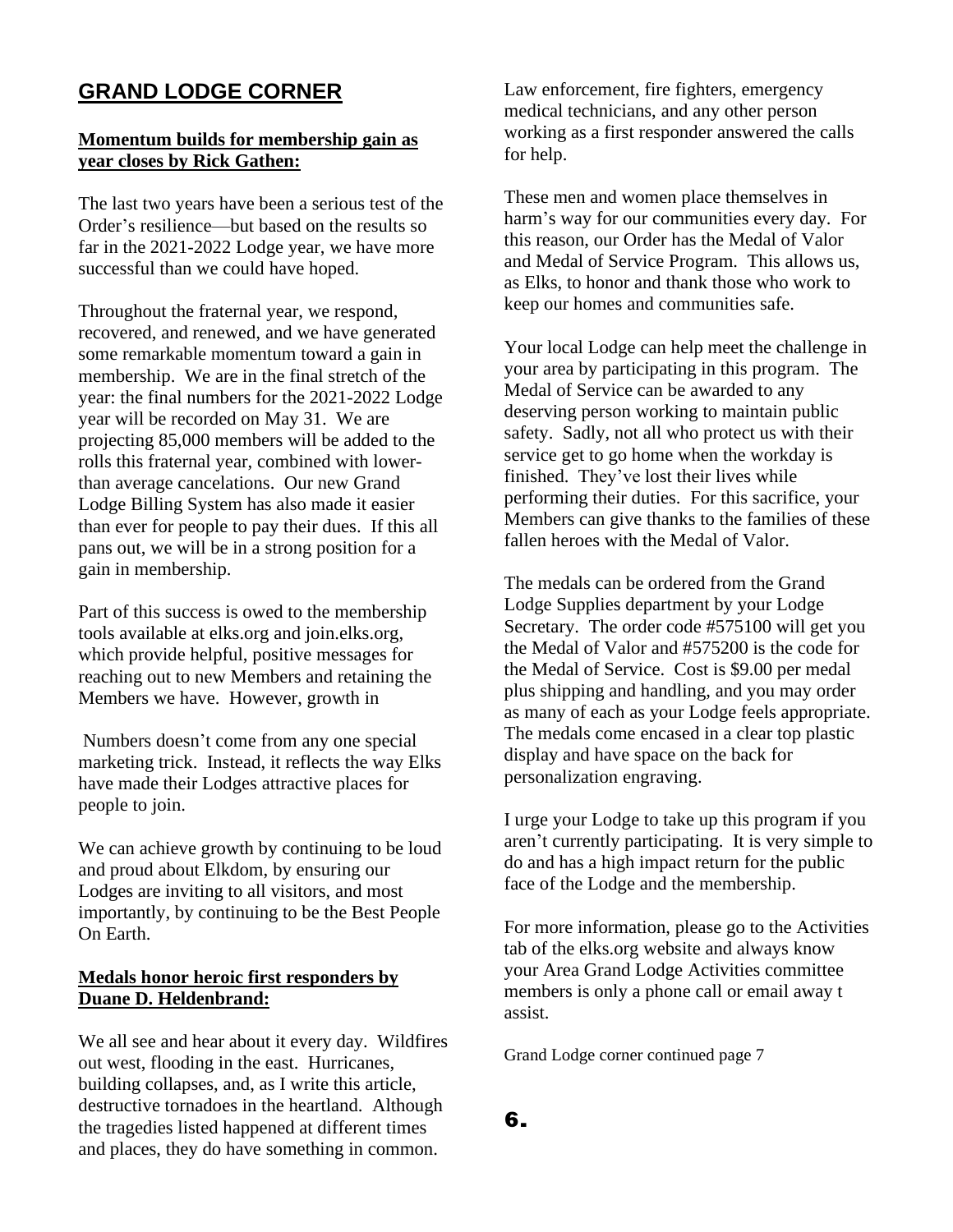# **GRAND LODGE CORNER continued:**

#### **DAP issues simple challenge for Exalted Rulers by William J. Bryan:**

Recently, the directors of the Elks Drug Awareness Program cold called 100 Exalted Rulers from across the country. Each director contacted 25 Exalted Rulers, none of whom were from the director's state. After a brief greeting and discussion, we explained the reason we called. We asked the Exalted Rulers, "Do you know who your Lodge's Drug Awareness Chairman is?"

We were pleased that 37% of the Exalted Rulers knew the name off the top of their heads. A few responses we got were:

**\****"I guess I am" \*"She just quit, so I'm looking for a replacement." \*"We don't have a Drug Awareness Program in our Lodge." \*"The D.A.R.E. officer at our school is."*

However, that means 63% did not know. Exalted Rulers are winding their year down in the next few months, but drug and substance abuse never winds down! If we learned one thing during this COVID pandemic, it's that drug abuse increased. Now is not the time to let our foot off the gas.

Thus, the directors of the DAP are issuing Exalted Rulers the following challenge: "Do you know who your Lodge DAP Chairman is, and do you know their contact information?" If you do, take a few minutes and e-mail us your Lodge DAP Chairman's name and contact information (i.e., e-mail address, mailing address, and home/cell telephone numbers.)

The directors are in the process of creating an expanded contact list (that will remain private, secure, and only within the DAP).

Are you ready to take up the challenge? If so, please e-mail the information to:

[winkbryan@comcast.net.](mailto:winkbryan@comcast.net) You will be placed in a drawing for a nice gift.

Thank you for your service to the Elks and your commitment to the Elks Drug Awareness Program.

#### **Chairperson report due via CLMS2Web by Bryan R. Klatt, Grand Secretary.**

The Lodge Secretary must complete the 2022- 2023 Lodge Committee Chairperson Report in CLMS2Web and confirm acceptance before April 15, 2022.

The worksheet was mailed to all Lodge Secretaries in January to assist in compiling the needed information.

**Remember:** The information is to be filed via CLMS2Web. Please, do not mail to Grand Lodge or your District Deputy.

# **ELKS NATIONAL VETERANS SERVICE COMMISSION:**

#### **New program virtually links volunteers with veterans by Hannah Graber:**

Each year in February, VA hospitals celebrate National Salute to Veterans week with special events to pay tribute and express appreciation to veterans. It is also a time when citizens are encouraged to become involved as volunteers and visit veterans in hospitals.

But with Covid restrictions, opportunities to get involved at hospitals have been limited. Elks volunteers have struggled with the inability to serve veterans in the same ways they usually do with meals and interactive events. Staff members for the Center for Development and Civil Engagement (formerly VA Voluntary Service) recognized that veterans have become even more isolated and decided to create a new program to address that problem. (Continued page 8)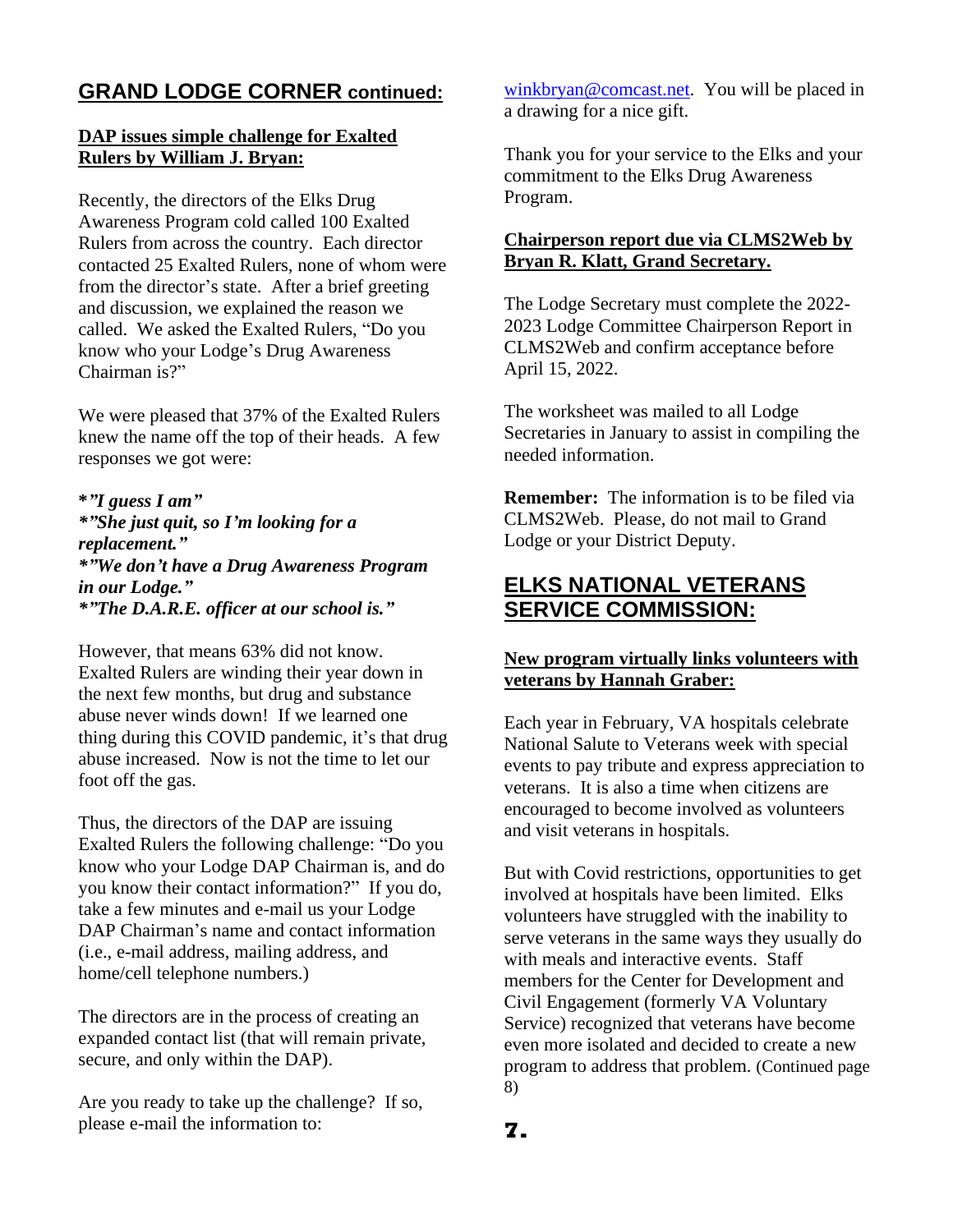# **ELKS NATIONAL VETERANS SERVICE COMMISSION continued:**

Compassionate Contact Corps is a program that connects volunteers with veterans and facilitates socially distanced conversations on a regular basis. Clinicians give a "social prescription" to veterans who may benefit from those phone or video conversations. Volunteers are trained and carefully screened to be matched with veterans who share interests and experiences.

CDCE partnered with VA Mental Health and Suicide Prevention, Caregiver Support, Whole Health, and others to create the training that volunteers must complete to participate in this program. Training topics include confidentiality, privacy, customer service, empathy, and boundaries. Volunteers do not provide clinical, spiritual, or financial advice to veterans or their caregivers.

Veterans who have participated in Compassionate Contact Corps so far have responded positively about their experiences. Over 80% of the veterans surveyed by VA said the regular visits helped them to feel less lonely, and 77% said the experience increased their overall well-being. Volunteers also said they loved having this opportunity to connect with veterans.

Compassionate Contact Corps has already been initiated in several places across the country, and VA in gradually expanding to include more locations. Veterans who would like to be matched with a volunteer can ask a clinician or advocate for a referral to get started. Volunteers who want to get involved should contact their local VA to find out when training is available.

If your area doesn't have training scheduled for Compassionate Contact Corps yet, let VA staff know that you are interested in helping bring this program to your community. In the meantime, consider other ways to serve veterans at a distance in February. Lodges could sponsor a Super Bowl party, collaborate with a classroom or Scouting troop to create Valentine's Day cards for veterans, or initiate an Adopt-a-Veteran program in your Lodge.

#### **Don't let our treasured veterans suffer chronic hunger by John Amen, PGER:**

As you know, the Elks support of our veterans goes back over one hundred years, even preceding the formation of the Elks National Veterans Service Commission 75 years ago. While we have achieved great success in helping those who have served, we still have much more to accomplish before we can rest on our laurels.

One area that receives little publicity is chronic hunger among our veterans. The U.S. Department of Veteran Affairs (VA) defines food insecurity as a lack of access to sufficient food to support and sustain a healthy lifestyle. A study completed in 2021 by another federal agency, the U.S. Department of Agriculture, found that from 2015 through 2019 more than 11% of all "working age" veterans—that is vets between the ages of 18 and 64—live in food insecure households. It is clear that food security is critical for the well-being of our veterans.

Our government has stated that food insecurity is a problem that impacts 1 in 8 people in our country. Furthermore, one-fourth of active-duty military and reserve members have had to rely on food bank donations to help feed their families. A recent survey by the Blue Star Families organization identified that 14% of active-duty household respondents reported facing difficulty putting adequate food on the table during the previous year.

What can we as Elks do? We can implement programs that many Lodges are already doing in their communities. Here are a few suggestions as to how our Elks Members can help.

\*\*Support your local food pantry to help veterans get access to healthy food.

(ELNVS continued page 9)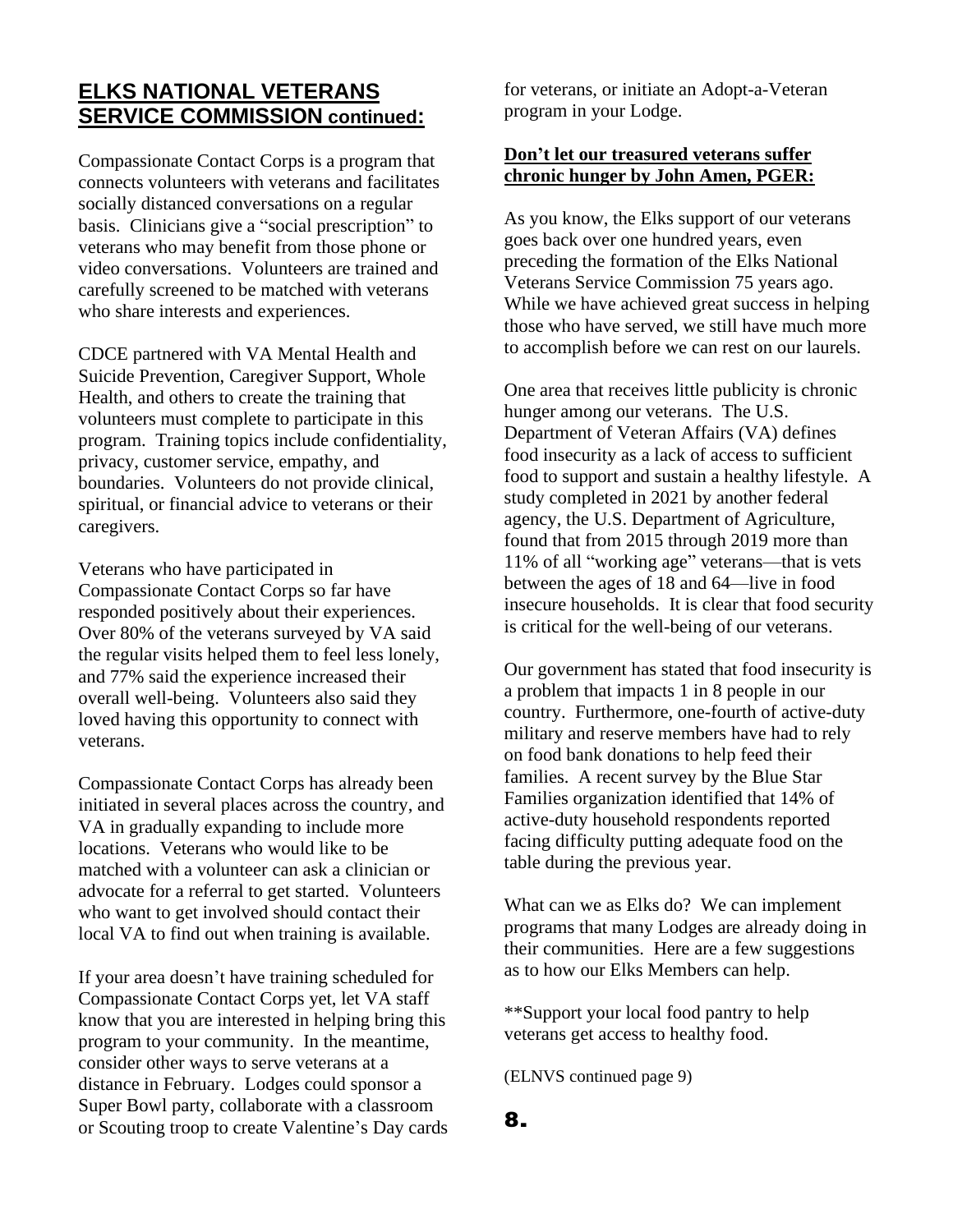# **ELKS NATIONAL VETERANS SERVICE COMMISSION continued:**

\*\*Initiate or expand your local food basket program to be especially diligent in including community veterans this year.

\*\*Volunteer at VA food pantries. Be sure to wear Elks apparel when you do.

\*\*Donate food and proceeds of your fundraisers to veterans housing facilities and shelters.

These are only a few of the many things we do to support our long-standing tradition of living up to our motto: *"So long as there are veterans, the Benevolent and Protective Order of Elks will never forget them."*

# **ELKS NATIONAL FOUNDATION:**

| Rank | Lodge          | Donation     | Per Capita |
|------|----------------|--------------|------------|
|      | Slidell        | \$2,438.59   | \$12.01    |
| 2    | Houma          | 852.13       | 7.89       |
| 3    | Shreveport     | \$6,046.00   | 7.18<br>\$ |
| 4    | Plaquemine     | 310.00<br>\$ | 6.73<br>\$ |
| 5    | N.O. West Bank | 460.00<br>\$ | 5.00<br>\$ |
| 6    | New Orleans    | 950.00<br>\$ | 2.64<br>\$ |
| 7    | Opelousas      | 310.00<br>\$ | 1.33<br>\$ |
| 8    | Donaldsonville | 0.00<br>\$   | 0.00       |

As of March 14, 2022

### **GRAND EXALTED RULER T. KEITH MILLS**

**ANNOUNCED THAT HIS GOAL THIS YEAR FOR THE ELKS NATIONAL FOUNDATION** 

### **WILL BE \$4.80 PER MEMBER**





**The big event is coming! The 86th Annual State Convention of the Louisiana Elks Association on May 20-22, 2022, at the Doubletree Hotel, located at 1521 W. Pinhook Road, Lafayette, LA. Don't delay, make your reservations TODAY.**

# **COMMITTEE NEWS:**

#### **AMERICANISM:**

It is my pleasure to announce the winners of the Louisiana State Americanism Essay Contest.

Division 1 1st Place Marlee Zeringue Opelousas Catholic

2nd Place Caroline Courville Opelousas Catholic

3rd Place Carter Thompson Opelousas Catholic

(Continued page 10)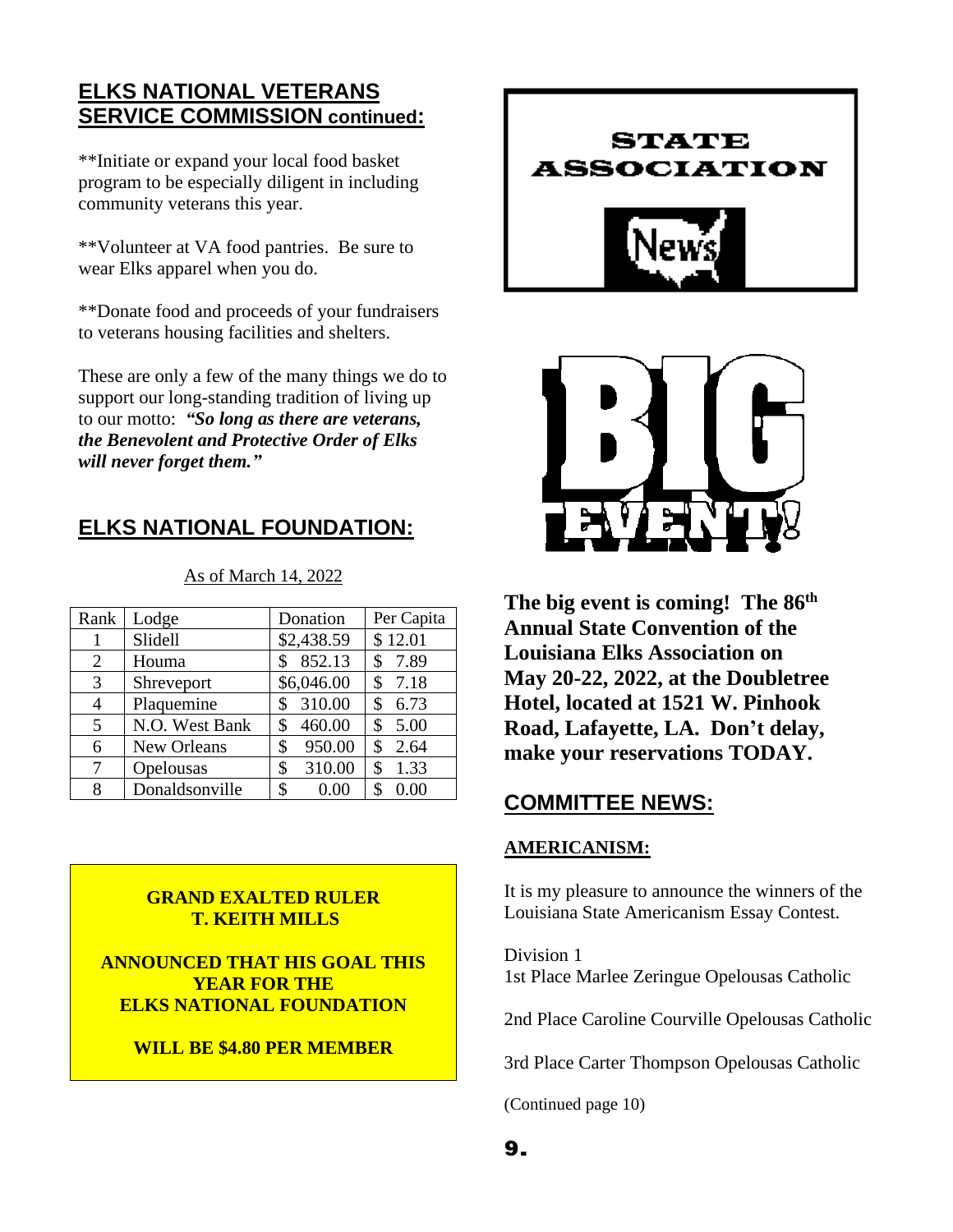#### **AMERICANISM continued:**

Division 2 1st Place Brady (Bailey) Melancon Opelousas Catholic

2nd Place Ella Borne Opelousas Catholic

3rd Place Audrina Rider Opelousas Catholic

The First-Place winners will advance to the National phase of the contest.

James Hester, Chairman

### **DRUG AWARENESS:**

Our partners at the DEA have asked us to share this message with all our members as part of their "One Pill Can Kill" campaign.

Here are some facts:

· Criminal drug networks are mass-producing fake pills and falsely marketing them as legitimate prescription pills to deceive the American public.

· Counterfeit pills are widely available and easy to purchase. They often contain fentanyl or methamphetamine and can be deadly.

· Fake prescription pills are easily accessible and often sold on social media and e-commerce platforms, making them available to anyone with a smartphone, including minors.

· Many counterfeit pills are made to look like prescription opioids such as oxycodone (Oxytocin, Percocet), Hydrocodone (Vicodin), and Alprazolam (Xanax); r stimulants like amphetamines (Adderall).

"When we know the facts, we become educated. When we become educated, we are able to make informed decisions" said the National Director Kent Gade.

He went on to state: "that is why our partnership with the DEA is so important. Because they are

on top of the issue, we can pass it on to our membership faster than anyone.

"I encourage each and every Elk Member to visit the following websites: www.justthinktwice.com (for teens); www.elksteenzone.com (for teens); www.getsmartaboutdrugs.com (for parents, caregivers and teachers); www.campusdrugprevention.gov (for teachers and college campus advisors); and join the already two thousand plus individuals who have subscribe to the new Elks Drug Awareness YouTube Channel."

Lodge chairs (or any concerned member) should visit www.dea.gov/onepill for your own tool kit.

Members are encouraged to visit all of the Elks Drug Awareness Programs websites so that you may educate yourself on the works of the Drug Awareness Program. If you are interested in becoming an Elks Drug Awareness Ambassador, contact your Lodge chair and or your state chair for additional information.

Armand Buuck, Chairman

## **LODGE ACTIVITIES:**

The 2022-2023 Elks year has just begun, and I would like to congratulate all the new Exalted Rulers and officers and hope that they have a fantastic year.

It is great to see that we are moving forward after the Covid pandemic. We are coming off having a fabulous Mardi Gras season. If you couldn't make the Lodge #30 Grands dinner you missed an awesome time. We had a wonderful dinner with Keith Mills, Grand Exalted Rule, and his wife Amy. He gave a fabulous speech that all enjoyed. St. Patrick's Day came along with the luck of the Irish, more parades, and enough corn beef and cabbage to keep us happy till next year. Just a reminder this too is a great activity to introduce new members into your Lodge.

(Continued Page 11)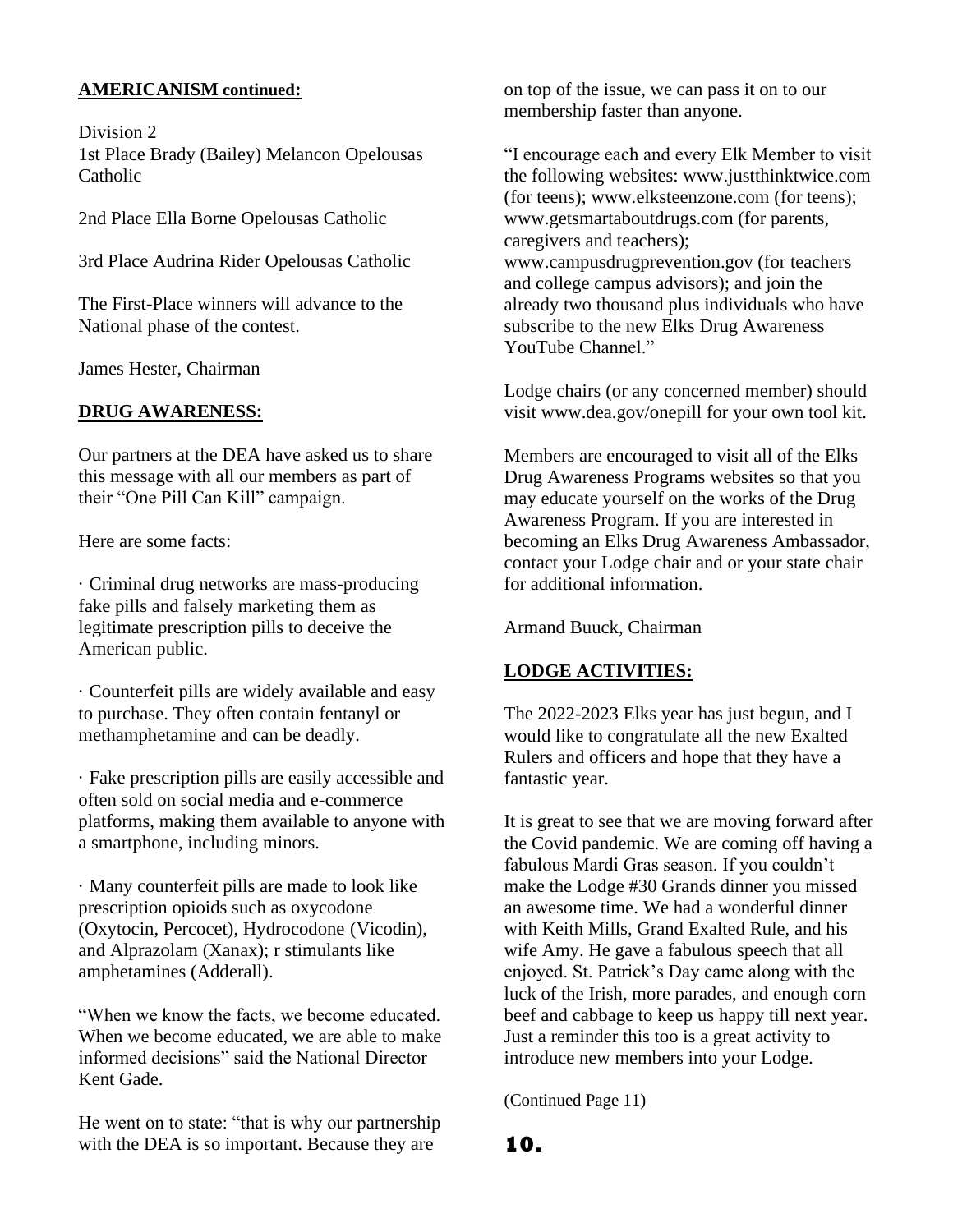#### **LODGE ACTIVITIES continued:**

Moving forward, all lodges should have received their Grand Lodge Program Guide for the 2022- 2023 year. This guide is a great reference to all the many programs and activities that we can have. Activities are what makes and helps your lodge be successful. They are also a great way to recruit new members and to show your communities what Elkdom is all about. They offer good fellowship, community support, as well as building new membership involvement. The type of activities that your lodge can conduct are endless. Quiz Nights, Kentucky Derby Parties, Bingos, Tailgate Parties, Murder Mystery Nights, Fish Fry's, Football Pools, Karaoke, Crawfish Boils are just to name a few. These functions are fun ways to recruit new members. It is equally important to offer our newer members ways to get involved in your lodge's activities. If they ask to help with a committee project or fund raiser, let them get involved. Happy and active newer members recruit more new members.

I hope that all our lodges can have a prosperous and successful year. Hopefully your lodge has been able to do an activities book to show case the hard work that your lodge had done and accomplished. I will be looking forward to seeing the activities books at the Louisiana State Convention May 20th, in Lafayette.

Please do not forget that there are also the mandatory activities that each lodge is required to have during the year: Hoop Shoot, Flag Day, Mother's Day, Veterans Day, & Drug Awareness. Finally, take lots of pictures, keep track of your hours, report them and Have Fun!

Betsy Ibos, Chairman

### **SCHOLARSHIP:**

Of the many scholarship applications submitted across the state, we had 34 applicants to judge at the State level. I'd like to thank the lodge chairpersons for judging your scholarships. By manually judging the applications, the applicants have a better chance of advancing. We will be

awarding 14 scholarships at the state level, 7 male and 7 female.

Of those, one boy and one girl were selected to advance to the National level. I am excited and proud to announce that BOTH were selected to the top 20 finalists on the National Level. Congratulations to Kaden Oqueli-White from Slidell and Anita Zahiri from New Orleans who will each receive a \$20,000 ENF Scholarship and a chance for a possible \$30,000, \$40,000 or \$50,000. These students have shown exceptional academic and social skills to achieve this honor. It is such an honor to have them represent Louisiana in such a prestigious position.

Charlesray Neight-Chairman

### **VETERANS:**

Now that Covid restrictions are slowly being lifted it is time for us toas Elks to get back involved with our veterans. The VA hospitals and homes in dire need of volunteers to become involved, by visiting veterans in these facilities. It's time for Elks and None Elks (FAMILY, FRIENDS AND NEIGHBORS) to step up an become involved as volunteers to work with and support our veterans.

Elk volunteers have struggled with the inability to serve veterans in the same ways they usually do with meals and interactive events. The Center for Development and Civic Engagement recognized that veterans have become even more isolated and decided to create a new program to address that problem



(Continued Page 12)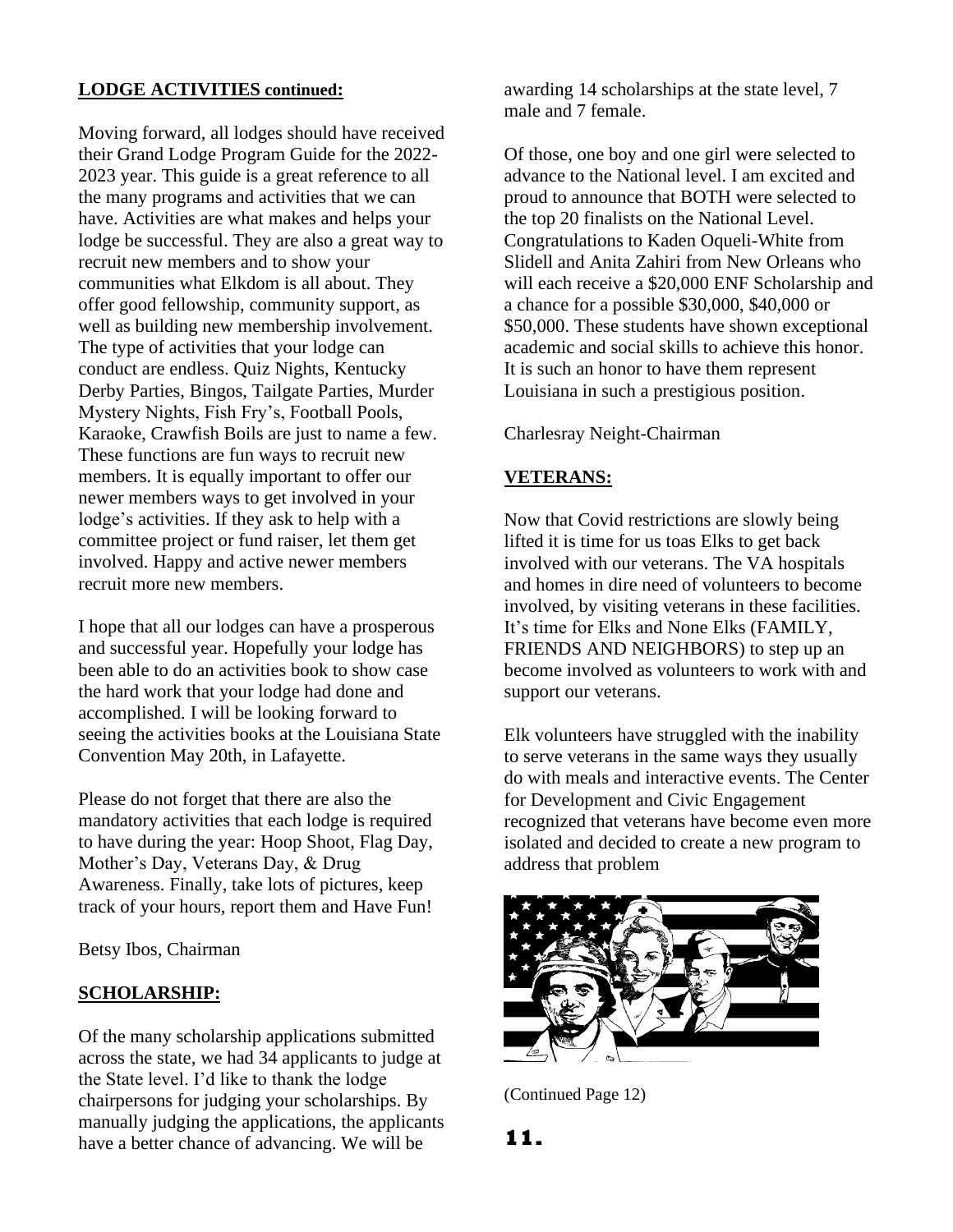#### **VETERANS continued:**

Compassionate Contact Corps is a program that connects volunteers with veterans and facilitates socially distanced conversations on a regular basis.

Volunteers who want to get involved should contact their local VA to find out when training is available.

Another area that needs to be addressed is chronic hunger among our veterans. The U.S. Department of Veteran Affairs defines food insecurity as a lack of access to sufficient food to support and sustain a healthy lifestyle.

Our government has stated that food insecurity is a problem that impacts 1in 8 people in our country. Furthermore, one -fourth of active-duty military and reserve members have had to rely on food bank donations to help feed their families.

What can we do as Elks to help with this situation?

Support your local food pantry to help veterans get access to healthy food, Initiate or expand your local food basket program to be especially diligent in including community veterans this year, volunteer at VA food pantries, be sure to wear your ELKS apparel, donate food and proceeds from your fundraisers to veterans housing facilities and shelters.

Remember our Veterans fight and protect our country, so let us stand up and fight to help feed the ones protect us and who has protected us in the past our VETERANS.

Sincerely and fraternally,

Don L. Baye, Chairman



## **LODGE NEWS:**

What is your Lodge doing? Please tell us about upcoming events that your Lodge has planned. This space is devoted to Lodge news.

## **IMPORTANT DATES:**

May 20-22, 2022—86<sup>th</sup> State Convention of the Louisiana Elks Association.

July 3-6, 2022—Elks National Convention, Atlanta, GA.

August 13, 2022—District Deputy Clinic

January 20-21, 2023--Tentative date for Mid-Season

March 18, 2023—District Deputy Clinic



To Our Absent Members:

In vain we call. He has passed into the light which is beyond the valley of the shadow of death. The places that have known him shall know him no more; but his virtues are written upon the tables of love and memory.

*Jerry C. Ducote Sr, New Orleans 30 Rene F. Landry, New Orleans 30 James T. Caillouet, Opelousas 1048 Wm Clifford Smith, Houma 1193*